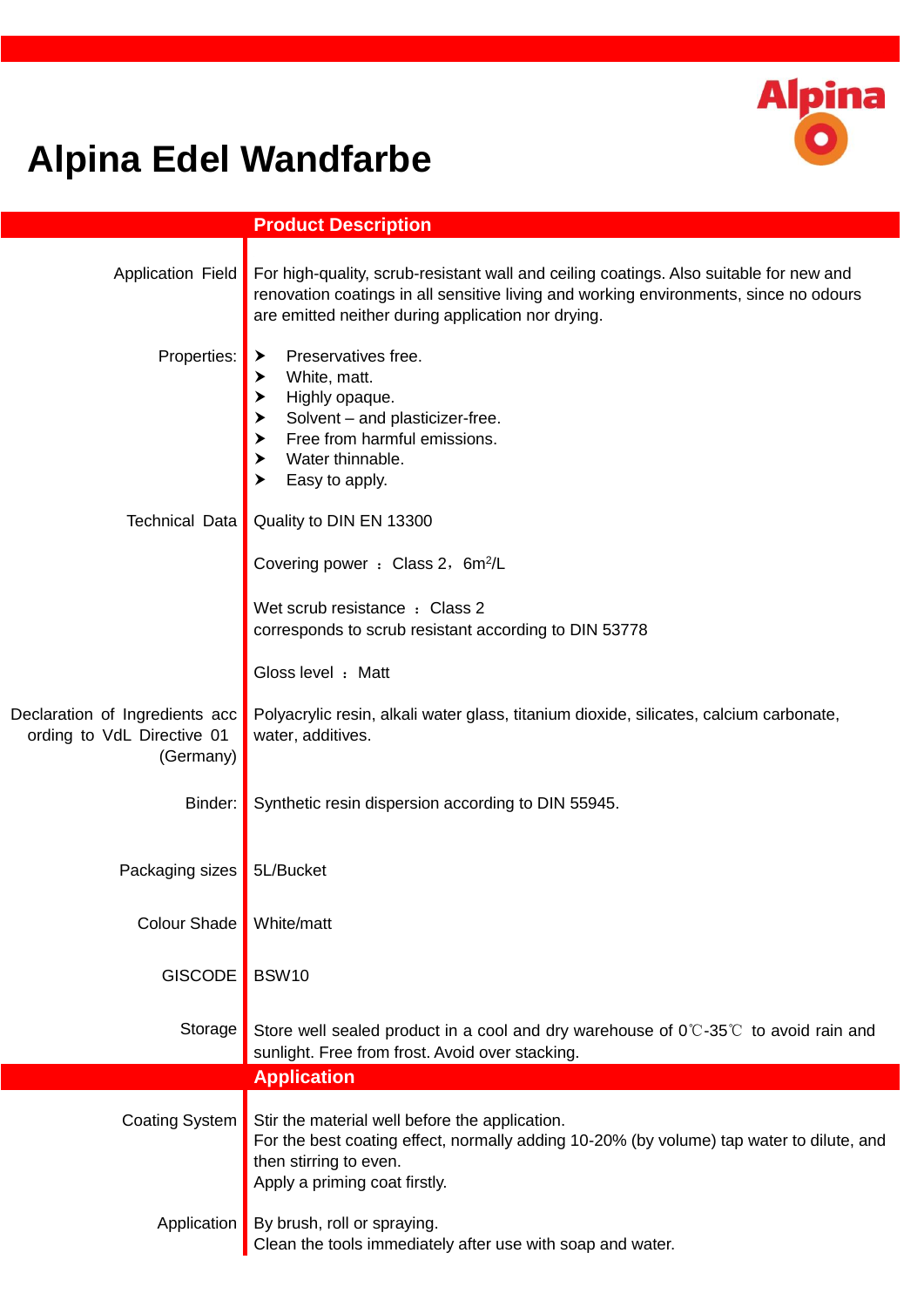| Consumption                   | Approx. 165 ml/m <sup>2</sup> per layer on smooth substrates.<br>Rough substrates may require more material. Exact consumption must be<br>confirmed by trial on-site.                                                                                                                            |
|-------------------------------|--------------------------------------------------------------------------------------------------------------------------------------------------------------------------------------------------------------------------------------------------------------------------------------------------|
| Application condition         | Don't apply in the condition of wet (relative humidity>85%) and cold (temperature of<br>substrate $<$ 5 $^{\circ}$ C). Otherwise, the expected coating effect can't be achieved.                                                                                                                 |
| Drying Time                   | For dry film of 30 $\mu$ m, at 25-30 °C:<br>Surface-dry: approx. 60 minutes<br>Recoat: approx. 2-3 hours<br>Actual dry time depends on temperature and humidity.                                                                                                                                 |
| Suitable Substrate            | The substrates must be clean, dry and free from all substances that may prevent good<br>adhesion.                                                                                                                                                                                                |
| <b>Substrate Pretreatment</b> | <b>Mineral Renders/Plasters:</b><br>For new mineral plasters/renders respect a drying time of at least 4 weeks.                                                                                                                                                                                  |
|                               | Gypsum Plasterboards:<br>Grind off filling burrs. Apply an impregnating primer.                                                                                                                                                                                                                  |
|                               | Concrete:<br>Remove all residues of releasing agents with a degreasing household cleaner and brush<br>off chalking or sanding substances.                                                                                                                                                        |
|                               | Sand-lime and Facing Brickwork:<br>No preliminary treatment required.                                                                                                                                                                                                                            |
|                               | Sound/stable Existing Coatings(paint, synthetic resin renders/plasters):<br>Only matt and slightly absorbent coatings can be treated without preliminary preparation.<br>Roughen/sand glossy existing surfaces before coating.                                                                   |
|                               | <b>Unstable Existing Coatings:</b><br>Remove unstable existing paint or synthetic resin-bound (organic) render/plaster layers<br>mechanically by suitable means and carefully remove dust.                                                                                                       |
|                               | Glue-Bound Distemper:<br>Wash-off the existing distemper thoroughly.                                                                                                                                                                                                                             |
|                               | Unpainted Woodchip/Ingrain, Relief or Embossed Wallpapers made of Paper:<br>Coat without any preliminary treatment.                                                                                                                                                                              |
|                               | Non-Adherent Wallpapers:<br>Remove completely and wash off all residues of wallpaper paste and waste paper.                                                                                                                                                                                      |
|                               | Mould-Infested Surfaces:<br>Remove mould/fungus attack mechanically by wet-brushing, scraping or scratching off,<br>then wash the areas with a commercially available mildew cleaner and allow to dry<br>thoroughly. It is advisable to determine and remedy the cause of mildew where possible. |
|                               | Small defects : After having completed the necessary preparations, repair small defects<br>using a suitable filling compound, and if necessary, prime subsequently.                                                                                                                              |
|                               | <b>Advice</b>                                                                                                                                                                                                                                                                                    |